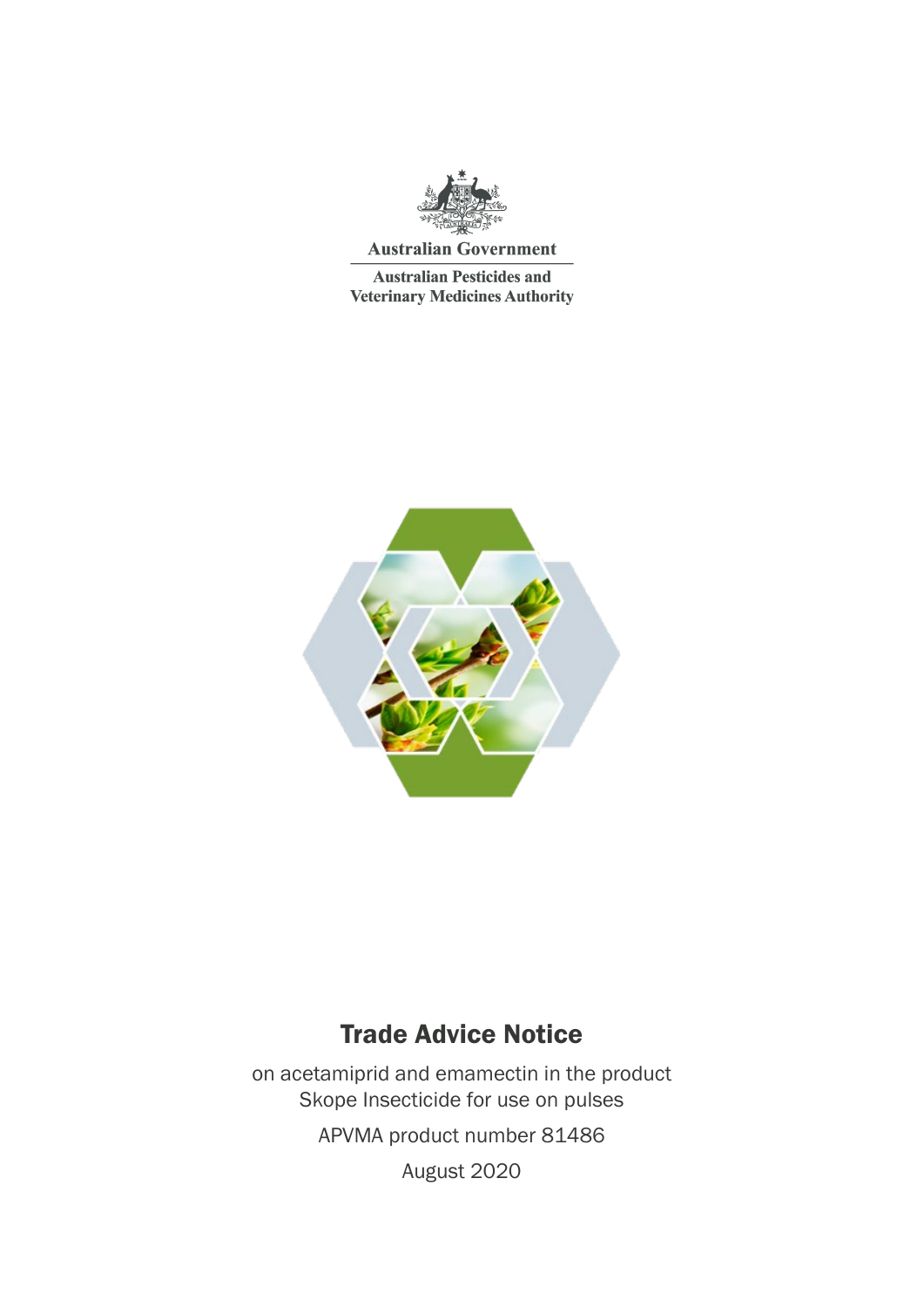#### © Australian Pesticides and Veterinary Medicines Authority 2020

ISSN 2200-3894 (electronic)

#### **Ownership of intellectual property rights in this publication**

Unless otherwise noted, copyright (and any other intellectual property rights, if any) in this publication is owned by the Australian Pesticides and Veterinary Medicines Authority (APVMA).

#### **Creative Commons licence**

With the exception of the Coat of Arms and other elements specifically identified, this publication is licensed under a Creative Commons Attribution 4.0 Australia Licence. This is a standard form agreement that allows you to copy, distribute, transmit and adapt this publication provided that you attribute the work.



A [summary of the licence terms](http://www.creativecommons.org/licenses/by/3.0/au/deed.en) an[d full licence terms](http://www.creativecommons.org/licenses/by/3.0/au/legalcode) are available from Creative Commons.

The APVMA's preference is that you attribute this publication (and any approved material sourced from it) using the following wording:

*Source: Licensed from the Australian Pesticides and Veterinary Medicines Authority (APVMA) under a Creative Commons Attribution 4.0 Australia Licence.*

In referencing this document the Australian Pesticides and Veterinary Medicines Authority should be cited as the author, publisher and copyright owner.

#### **Photographic credits**

Cover image: iStockphoto (www.istockphoto.com) iStockphoto images are not covered by this Creative Commons licence.

#### **Use of the Coat of Arms**

The terms under which the Coat of Arms can be used are set out on the **Department of the Prime Minister and Cabinet website**.

#### **Disclaimer**

The material in or linking from this report may contain the views or recommendations of third parties. Third party material does not necessarily reflect the views of the APVMA, or indicate a commitment to a particular course of action. There may be links in this document that will transfer you to external websites. The APVMA does not have responsibility for these websites, nor does linking to or from this document constitute any form of endorsement. The APVMA is not responsible for any errors, omissions or matters of interpretation in any third-party information contained within this document.

#### **Comments and enquiries regarding copyright:**

Assistant Director, Communications Australian Pesticides and Veterinary Medicines Authority GPO Box 3262 Sydney NSW 2001 Australia

Telephone: +61 2 6770 2300

Email: [communications@apvma.gov.au](mailto:communications@apvma.gov.au)

This publication is available from the **APVMA** website.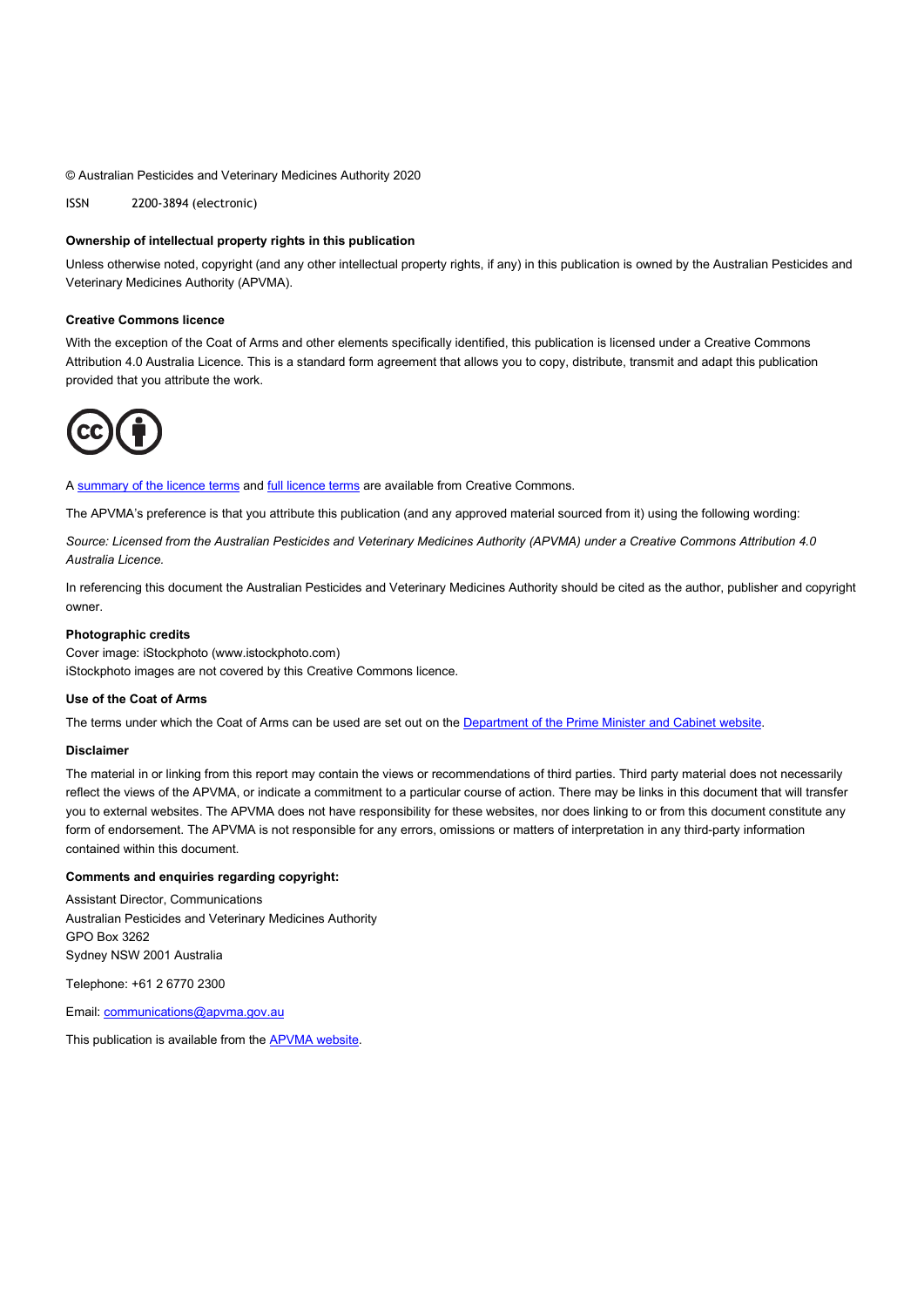# **CONTENTS**

|                     | <b>PREFACE</b>                                                     |    |
|---------------------|--------------------------------------------------------------------|----|
| About this document |                                                                    |    |
|                     | <b>Making a submission</b>                                         |    |
|                     | <b>Further information</b>                                         | 2  |
| 1                   | <b>INTRODUCTION</b>                                                | 3  |
| $\mathbf{2}$        | <b>TRADE CONSIDERATIONS</b>                                        | 3  |
| 2.1                 | <b>Commodities exported</b>                                        | 3  |
| 2.2                 | Destination and value of exports                                   | 3  |
| 2.3                 | Proposed Australian use-pattern                                    | 3  |
| $2.4^{\circ}$       | Results from residues trials presented to the APVMA                | 7  |
|                     | Acetamiprid                                                        | 7  |
|                     | Emamectin                                                          | 7  |
| 2.5                 | <b>Codex Alimentarius Commission and overseas MRLs</b>             | 8  |
| 2.6                 | Current and proposed Australian MRLs for acetamiprid and emamectin | 9  |
| 2.7                 | <b>Potential risk to trade</b>                                     | 10 |
| 3                   | <b>CONCLUSION</b>                                                  | 11 |

# LIST OF TABLES

| Table 1: Proposed use pattern                                                         | 4  |
|---------------------------------------------------------------------------------------|----|
| Table 2: Current and proposed Australian and overseas MRLs/tolerances for acetamiprid | 8  |
| Table 3: Current and proposed Australian and overseas MRLs/tolerances for emamectin   | 9  |
| Table 4: Current MRL Standard—Table 1                                                 | -9 |
| Table 5: Current MRL Standard—Table 4                                                 | -9 |
| Table 6: Proposed MRL Standard-Table 1                                                | 10 |
| Table 7: Proposed MRL Standard-Table 4                                                | 10 |
|                                                                                       |    |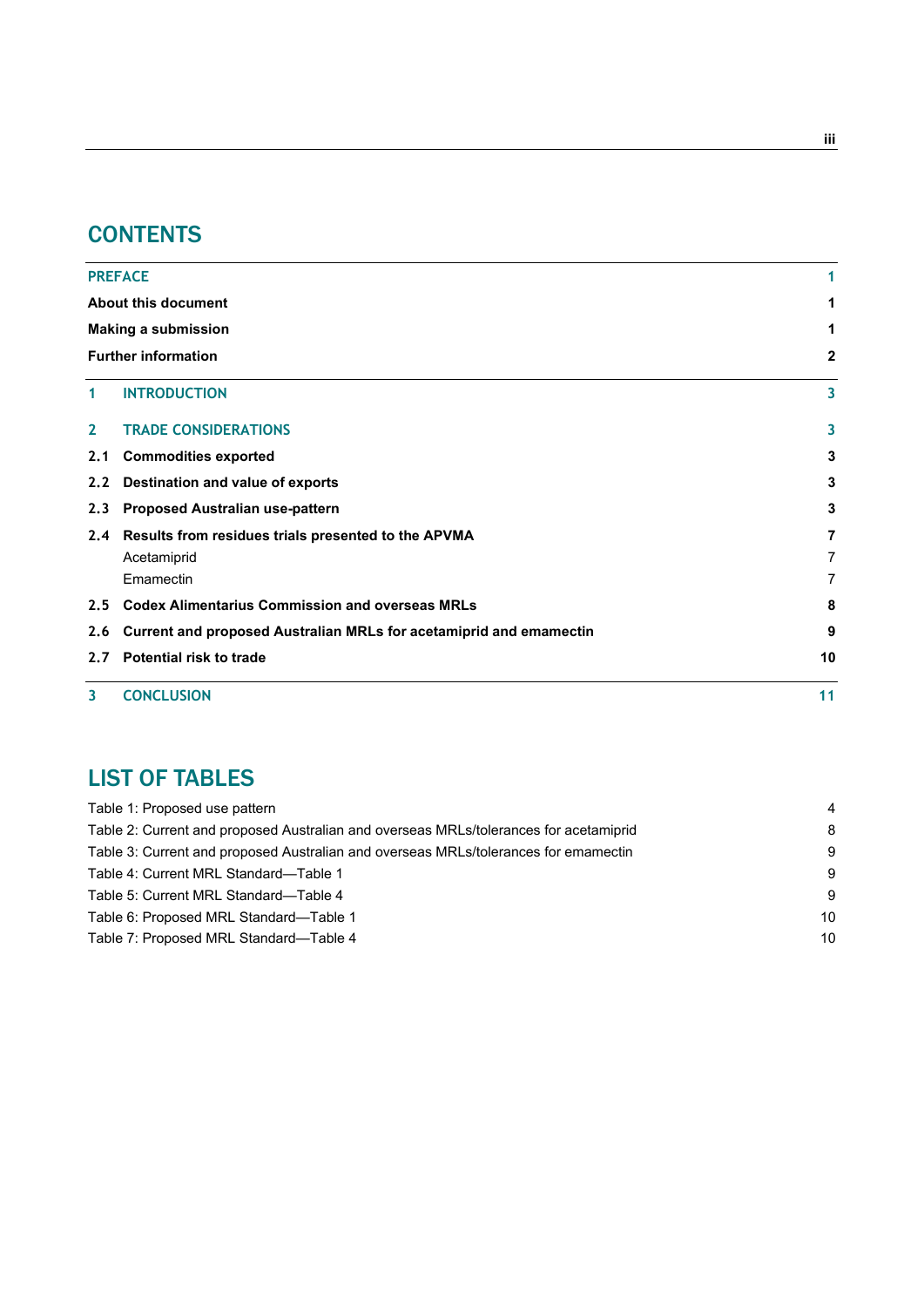# **PREFACE**

The Australian Pesticides and Veterinary Medicines Authority (APVMA) is an independent statutory authority with responsibility for assessing and approving agricultural and veterinary chemical products prior to their sale and use in Australia.

The APVMA has a policy of encouraging openness and transparency in its activities and of seeking stakeholder involvement in decision making. Part of that process is the publication of Trade Advice Notices for all proposed extensions of use for existing products where there may be trade implications.

The information and technical data required by the APVMA to assess the safety of new chemical products and the methods of assessment must be undertaken according to accepted scientific principles. Details are outlined in regulatory guidance published on the APVMA website.

# About this document

This Trade Advice Notice indicates that the Australian Pesticides and Veterinary Medicines Authority (APVMA) is considering an application to vary the use of an existing registered agricultural or veterinary chemical.

It provides a summary of the APVMA's residue and trade assessment.

Comment is sought from industry groups and stakeholders on the information contained within this document.

## Making a submission

The APVMA invites any person to submit a relevant written submission as to whether the application to vary the registration of Skope Insecticide should be granted. Submissions should relate only to matters that the APVMA is required by legislation to take into account in deciding whether to grant the application. These grounds relate to the trade implications of the extended use of the product. Submissions should state the grounds on which they are based. Comments received outside these grounds cannot be considered by the APVMA.

Submissions must be received by the APVMA by close of business on Friday 18 September 2020 and be directed to the contact listed below. All submissions to the APVMA will be acknowledged in writing via email or by post.

Relevant comments will be taken into account by the APVMA in deciding whether to grant the application and in determining appropriate conditions of registration and product labelling.

When making a submission please include:

- contact name
- company or group name (if relevant)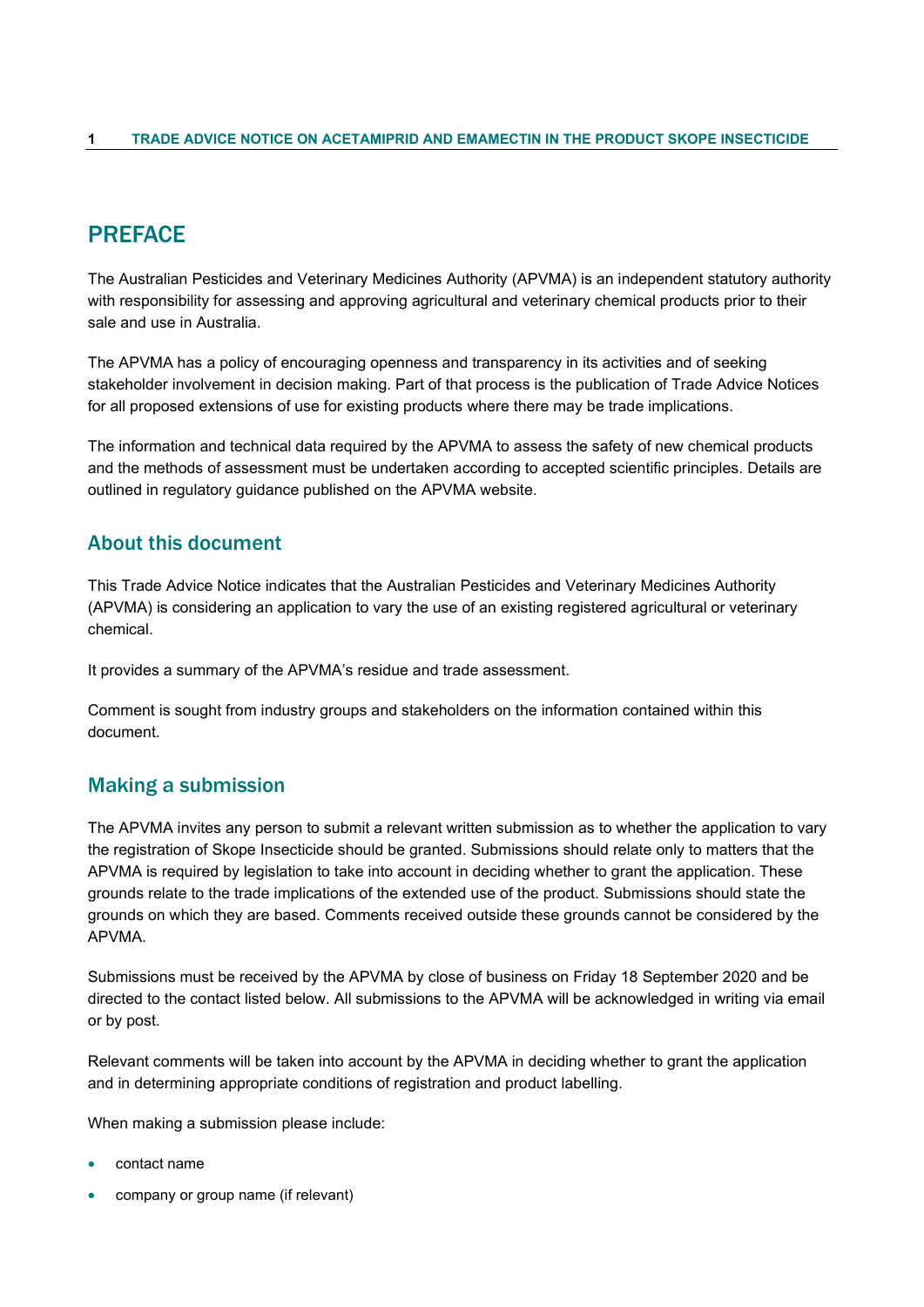- postal address
- email address (if available)
- submission date.

All personal and *confidential commercial information (CCI)[1](#page-4-0)* material contained in submissions will be treated confidentially.

Written submissions on the APVMA's proposal to grant the application for registration that relate to the grounds for registration should be addressed in writing to:

Residues and Trade Scientific Assessment and Chemical Review Australian Pesticides and Veterinary Medicines Authority GPO Box 3262 Sydney NSW 2001

**Phone:** +61 2 6770 2300 **Email:** [enquiries@apvma.gov.au](mailto:enquiries@apvma.gov.au)

## Further information

Further information can be obtained via the contact details provided above.

Further information on public release summaries can be found on the APVMA website: [apvma.gov.au.](http://www.apvma.gov.au/)

<span id="page-4-0"></span><sup>&</sup>lt;sup>1</sup> A full definition of 'confidential commercial information' is contained in the Agvet Code.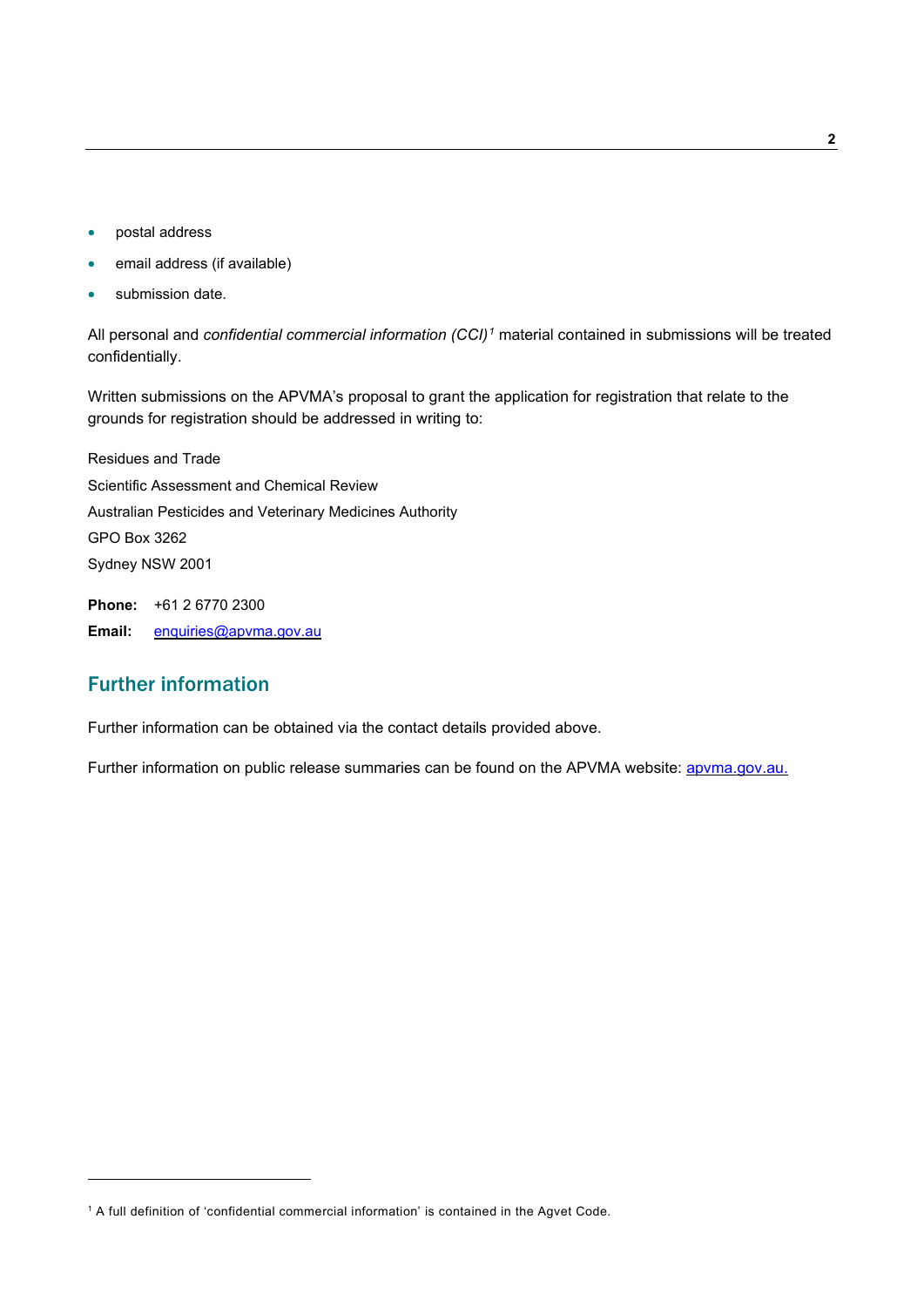# **1** INTRODUCTION

The Australian Pesticides and Veterinary Medicines Authority (APVMA) has before it an application from Adama Australia Pty Limited for registration of Skope Insecticide, containing acetamiprid and emamectin, for use on summer and winter pulses (except field peas and lupins).

Acetamiprid is currently not approved in Australia for use in pulses. Emamectin is registered for use in summer and winter pulse crops at rates up to 5.1 g ai/ha with a 21 day harvest withholding period.

# **2** TRADE CONSIDERATIONS

## **2.1** Commodities exported

Specified pulses (including chickpeas, faba beans, navy beans and mung beans) are considered to be major export commodities<sup>[2](#page-5-0)</sup>, as are commodities of animal origin, such as meat, offal and dairy products, which may be derived from livestock fed feeds produced from treated pulses. Residues in these commodities resulting from the use of Skope Insecticide may have the potential to unduly prejudice trade.

No changes are required to the current animal commodity MRLs for acetamiprid and emamectin as the maximum dietary burden remains unchanged when compared to currently registered uses. The risk to trade in animal commodities is unchanged and will not be considered further.

# **2.2** Destination and value of exports

The main export markets for Australian pulses include Asia, North Africa, Middle East and the Indian sub-continent<sup>[3](#page-5-1)</sup>. The total volume and value of pulse exports in 2017–18 was 2730kt and \$1.9 billion<sup>[4](#page-5-2)</sup>.

# **2.3** Proposed Australian use-pattern

Skope Insecticide (218 g/L acetamiprid and 32.5 g/L emamectin present as emamectin benzoate).

<span id="page-5-0"></span><sup>2</sup> APVMA Regulatory Guidelines—Data Guidelines: Agricultural—Overseas trade (Part 5B)

<span id="page-5-1"></span><sup>3</sup> pulseaus.com.au/growing-pulses/publications/marketing-pulses

<span id="page-5-2"></span><sup>4</sup> agriculture.gov.au/abares/research-topics/agricultural-outlook/ACS2019\_PulsesTables\_v1.0.0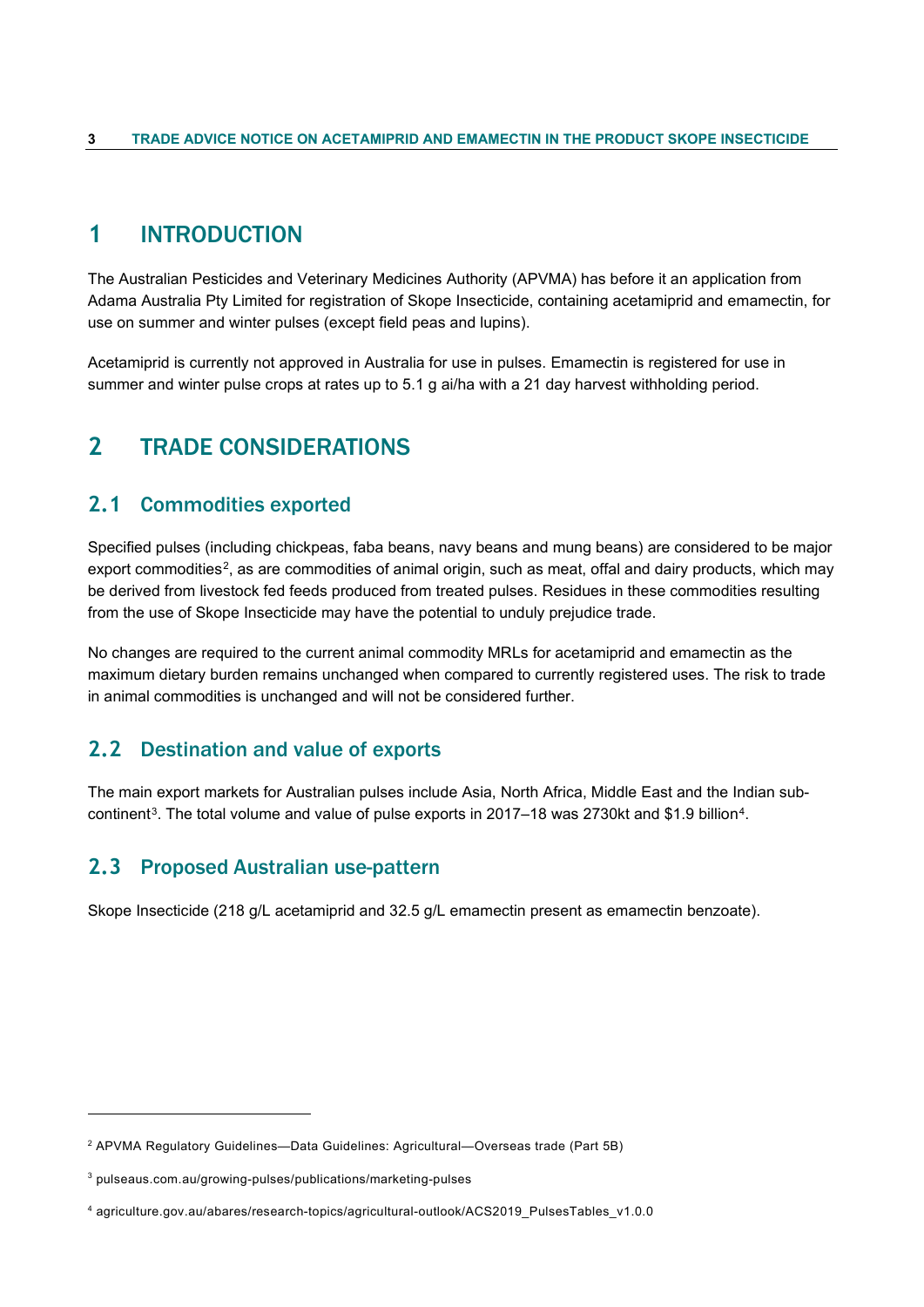### Table 1: Proposed use pattern

| Crop                                                                                                                     | <b>Insect</b>                                                                                        | Rate/ha                                                                      | <b>Critical comments</b>                                                                                                                                                                                                                                                                                                                                                                                                                                                  |  |                                                                                                                                                                                                     |
|--------------------------------------------------------------------------------------------------------------------------|------------------------------------------------------------------------------------------------------|------------------------------------------------------------------------------|---------------------------------------------------------------------------------------------------------------------------------------------------------------------------------------------------------------------------------------------------------------------------------------------------------------------------------------------------------------------------------------------------------------------------------------------------------------------------|--|-----------------------------------------------------------------------------------------------------------------------------------------------------------------------------------------------------|
| Summer and<br>winter pulses<br>(except field<br>peas and lupins):<br>Adzuki beans.<br>chickpeas, faba<br>beans, lentils, | Silverleaf<br>whitefly<br>(Bemisia<br>tabaci biotype<br>B)                                           | 320 mL<br>(69.8g)<br>ai/ha<br>acetamiprid<br>and 10.4q<br>ai/ha<br>emamectin | Skope <sup>®</sup> has activity primarily on whitefly nymphs and evidence of<br>activity will be slower than typical contact insecticides. Apply<br>Skope <sup>®</sup> when whitefly first appears and prior to heavy<br>populations becoming established in the crop. Use the higher<br>rate when conditions favour a rapid increase in the whitefly<br>population, for longer residual control, during periods of rapid<br>crop growth or when crops are well advanced. |  |                                                                                                                                                                                                     |
| mung beans,<br>navy beans,<br>pigeon peas and                                                                            |                                                                                                      |                                                                              |                                                                                                                                                                                                                                                                                                                                                                                                                                                                           |  | After application, continue to monitor the crop and if a second<br>spray is required, apply an insecticide from a different mode of<br>action group before applying a second application of Skope®. |
| soybeans.                                                                                                                |                                                                                                      |                                                                              | Adjuvant                                                                                                                                                                                                                                                                                                                                                                                                                                                                  |  |                                                                                                                                                                                                     |
|                                                                                                                          |                                                                                                      |                                                                              | When silverleaf whitefly is the primary target insect, apply<br>Skope <sup>®</sup> with Hasten <sup>†</sup> or Canopy <sup>†</sup> at 1 L/ha.                                                                                                                                                                                                                                                                                                                             |  |                                                                                                                                                                                                     |
|                                                                                                                          | Jassids                                                                                              |                                                                              | Apply Skope <sup>®</sup> when jassid numbers reach action thresholds.                                                                                                                                                                                                                                                                                                                                                                                                     |  |                                                                                                                                                                                                     |
|                                                                                                                          | (Amrasca<br>terraereginae)<br>Two-spotted<br>mite<br>(Tetranychus<br>urticae)<br>Suppression<br>only |                                                                              | Treated insects may still be on the plant for 2 or 3 days after<br>application but will have stopped feeding.                                                                                                                                                                                                                                                                                                                                                             |  |                                                                                                                                                                                                     |
|                                                                                                                          |                                                                                                      |                                                                              | Adjuvant                                                                                                                                                                                                                                                                                                                                                                                                                                                                  |  |                                                                                                                                                                                                     |
|                                                                                                                          |                                                                                                      |                                                                              | Apply with an organosilicone adjuvant such as Pulse <sup>†</sup> Penetrant<br>at 0.2% v/v.                                                                                                                                                                                                                                                                                                                                                                                |  |                                                                                                                                                                                                     |
|                                                                                                                          |                                                                                                      |                                                                              | Apply to actively growing crops, ensuring thorough coverage.<br>Monitor crops regularly and apply when mite numbers reach<br>action thresholds. Best results will be obtained when applied to<br>low mite populations.                                                                                                                                                                                                                                                    |  |                                                                                                                                                                                                     |
|                                                                                                                          |                                                                                                      |                                                                              | Do not apply to high populations as Skope <sup>®</sup> may not provide a<br>sufficient reduction in mite density.                                                                                                                                                                                                                                                                                                                                                         |  |                                                                                                                                                                                                     |
|                                                                                                                          |                                                                                                      |                                                                              | Adjuvant                                                                                                                                                                                                                                                                                                                                                                                                                                                                  |  |                                                                                                                                                                                                     |
|                                                                                                                          |                                                                                                      |                                                                              | Apply with a non-ionic surfactant at the recommended label rate.                                                                                                                                                                                                                                                                                                                                                                                                          |  |                                                                                                                                                                                                     |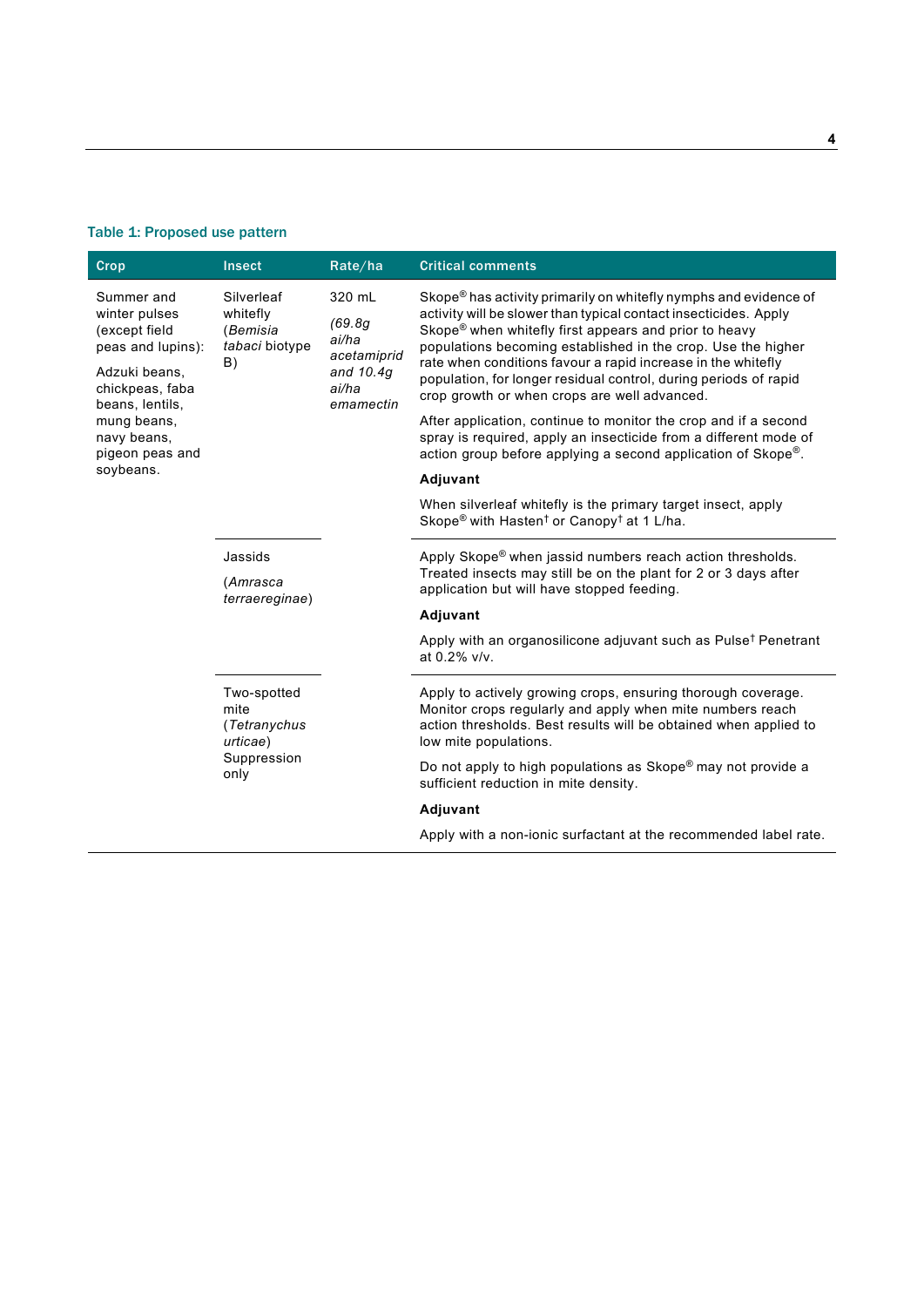# **5 TRADE ADVICE NOTICE ON ACETAMIPRID AND EMAMECTIN IN THE PRODUCT SKOPE INSECTICIDE**

| Crop | <b>Insect</b>                                                        | Rate/ha                                                                                                                              | <b>Critical comments</b>                                                                                                                                                                                                                                                         |  |                                                                                                                                 |
|------|----------------------------------------------------------------------|--------------------------------------------------------------------------------------------------------------------------------------|----------------------------------------------------------------------------------------------------------------------------------------------------------------------------------------------------------------------------------------------------------------------------------|--|---------------------------------------------------------------------------------------------------------------------------------|
|      | Green mirid<br>(Creontiades<br>dilutus)<br>Rutherglen<br>bug (Nysius | 160 to 320<br>mL                                                                                                                     | Apply Skope® when pest numbers reach action thresholds. Use<br>the higher rate on heavier populations, for faster knockdown and<br>for longer residual control. Treated insects may still be on the<br>plant for 2 or 3 days after application but will have stopped<br>feeding. |  |                                                                                                                                 |
|      | vinitor)                                                             |                                                                                                                                      | If additional sprays are required, apply an insecticide from a<br>different mode of action group before applying a second<br>application of Skope.                                                                                                                               |  |                                                                                                                                 |
|      |                                                                      |                                                                                                                                      | <b>Green mirid</b>                                                                                                                                                                                                                                                               |  |                                                                                                                                 |
|      |                                                                      |                                                                                                                                      | Apply Skope® when green mirid numbers reach action<br>thresholds. Skope® applications should be targeted at green<br>mirid populations dominated by nymphs. Skope <sup>®</sup> may not<br>provide adequate control of high populations of green mirid<br>dominated by adults.    |  |                                                                                                                                 |
|      |                                                                      |                                                                                                                                      | <b>Rutherglen bug</b>                                                                                                                                                                                                                                                            |  |                                                                                                                                 |
|      |                                                                      |                                                                                                                                      | Apply Skope® when Rutherglen bug numbers reach action<br>thresholds.                                                                                                                                                                                                             |  |                                                                                                                                 |
|      |                                                                      |                                                                                                                                      | Adjuvant                                                                                                                                                                                                                                                                         |  |                                                                                                                                 |
|      |                                                                      |                                                                                                                                      | Apply with a non-ionic surfactant at the recommended label rate or<br>an organosilicone adjuvant such as Pulse <sup>†</sup> Penetrant at 0.2% v/v.<br>If high levels of Rutherglen bug are present, apply Skope® with<br>Canopy at 1 L/ha.                                       |  |                                                                                                                                 |
|      | Green<br>vegetable bug                                               |                                                                                                                                      |                                                                                                                                                                                                                                                                                  |  | Under heavy/sustained pest pressure, Skope® may only provide<br>knockdown and residual control for 7 days. A second application |
|      | (Nezara<br>viridula)                                                 |                                                                                                                                      | with an insecticide from a different mode of action group may be<br>required if pest populations recover rapidly and numbers<br>approach the action threshold.                                                                                                                   |  |                                                                                                                                 |
|      | Red banded<br>shield bug                                             |                                                                                                                                      | Adjuvant                                                                                                                                                                                                                                                                         |  |                                                                                                                                 |
|      | (Piezodorus<br>hybneri)                                              |                                                                                                                                      | When targeting green vegetable bug, apply Skope with an<br>organosilicone adjuvant such as Pulse Penetrant at 0.2% v/v.<br>On red banded shield bug, a non-ionic surfactant can be used<br>as an alternative adjuvant.                                                           |  |                                                                                                                                 |
|      | 80 to 320<br>Cotton<br>bollworm<br>mL                                | Regularly scout crops and target sprays at or just prior to the<br>anticipated time of hatching of eggs. Larvae must feed on treated |                                                                                                                                                                                                                                                                                  |  |                                                                                                                                 |
|      | (Helicoverpa<br>armigera)                                            |                                                                                                                                      | areas in order to achieve effective control. As earlier larval<br>stages are easier to control, DO NOT target larvae larger than 5<br>mm (very small to small). Large larvae and larvae entrenched                                                                               |  |                                                                                                                                 |
|      | Native<br>budworm                                                    |                                                                                                                                      | within feeding sites may not be controlled.                                                                                                                                                                                                                                      |  |                                                                                                                                 |
|      | (Helicoverpa<br>punctigera)                                          |                                                                                                                                      |                                                                                                                                                                                                                                                                                  |  |                                                                                                                                 |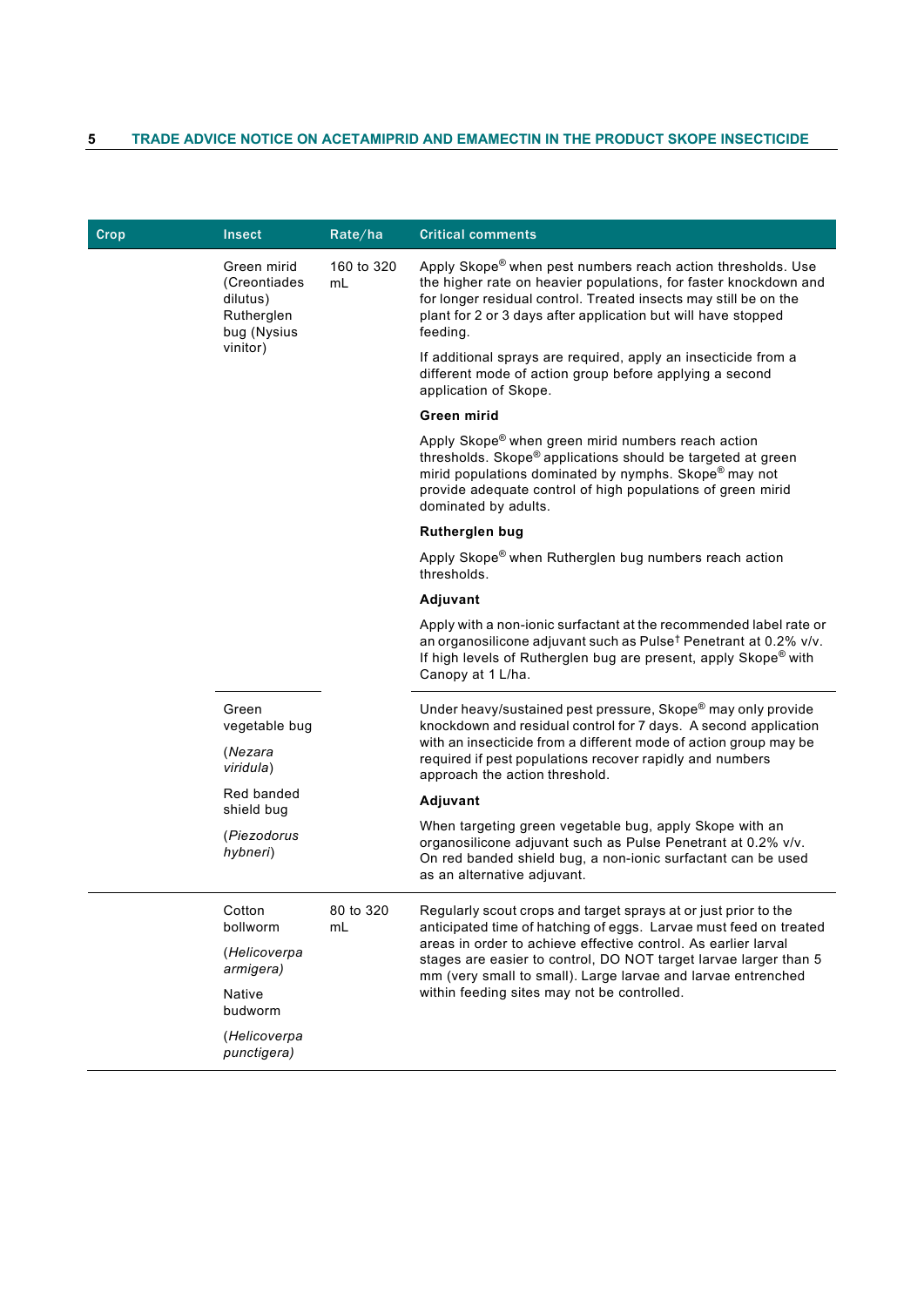| Crop                                                 | <b>Insect</b>                                                                                                                | Rate/ha          | <b>Critical comments</b>                                                                                                                                                                                                                                               |  |                                                                                                   |
|------------------------------------------------------|------------------------------------------------------------------------------------------------------------------------------|------------------|------------------------------------------------------------------------------------------------------------------------------------------------------------------------------------------------------------------------------------------------------------------------|--|---------------------------------------------------------------------------------------------------|
|                                                      | Soybean<br>looper                                                                                                            | 160 to 320<br>mL | After application, continue to monitor the crop and if a second<br>spray is required, apply an insecticide from a different mode of                                                                                                                                    |  |                                                                                                   |
|                                                      | (Pseudoplusia<br><i>incudens</i> )                                                                                           |                  | action group before applying a second application of Skope®.<br>Use Skope at the lower end of the recommended rate range for                                                                                                                                           |  |                                                                                                   |
|                                                      | Cluster                                                                                                                      |                  | the target pest species on light infestations. Use higher rates                                                                                                                                                                                                        |  |                                                                                                   |
| caterpillar<br>(Spodoptera<br>populations<br>litura) | where high insect pressure is present, where conditions favour<br>rapid population development and when targeting mixed pest |                  |                                                                                                                                                                                                                                                                        |  |                                                                                                   |
|                                                      | suppression                                                                                                                  |                  | Adjuvant                                                                                                                                                                                                                                                               |  |                                                                                                   |
|                                                      | only                                                                                                                         |                  |                                                                                                                                                                                                                                                                        |  | Helicoverpa spp: apply with Canopy at 2 L/ha or with a non-ionic<br>surfactant at the label rate. |
|                                                      |                                                                                                                              |                  |                                                                                                                                                                                                                                                                        |  |                                                                                                   |
| Bean pod<br>borer                                    |                                                                                                                              |                  | Timing is important, as earlier larval stages are easier to control.<br>For best results, apply at or just prior to the anticipated time of                                                                                                                            |  |                                                                                                   |
|                                                      | (Maruca<br>vitrata)                                                                                                          |                  | egg hatch, as indicated by egg levels or scouting. After<br>application, continue to monitor the crop and if a second spray is<br>required, apply an insecticide from a different mode of action<br>group before applying a second application of Skope <sup>®</sup> . |  |                                                                                                   |
|                                                      |                                                                                                                              |                  | Adjuvant                                                                                                                                                                                                                                                               |  |                                                                                                   |
|                                                      |                                                                                                                              |                  | Apply with a non-ionic surfactant at the recommended label rate.                                                                                                                                                                                                       |  |                                                                                                   |

#### **RESTRAINTS**

DO NOT apply to crops under visible stress.

DO NOT spray crops while bees are actively foraging.

DO NOT apply more than two applications of Skope per crop.

### **WITHHOLDING PERIOD**

Harvest: Mung beans: DO NOT HARVEST FOR 4 WEEKS AFTER APPLICATION

Pulses (except Mung beans): DO NOT HARVEST FOR 6 WEEKS AFTER APPLICATION

Grazing: DO NOT GRAZE OR CUT FOR STOCK FOOD FOR 6 WEEKS AFTER APPLICATION

### **EXPORT OF TREATED PRODUCE**

MRLs or import tolerances do not exist in all markets for produce treated with Skope®. If you are growing produce destined for export, please consult with ADAMA Australia for the latest information on MRLs and import tolerances before using Skope®.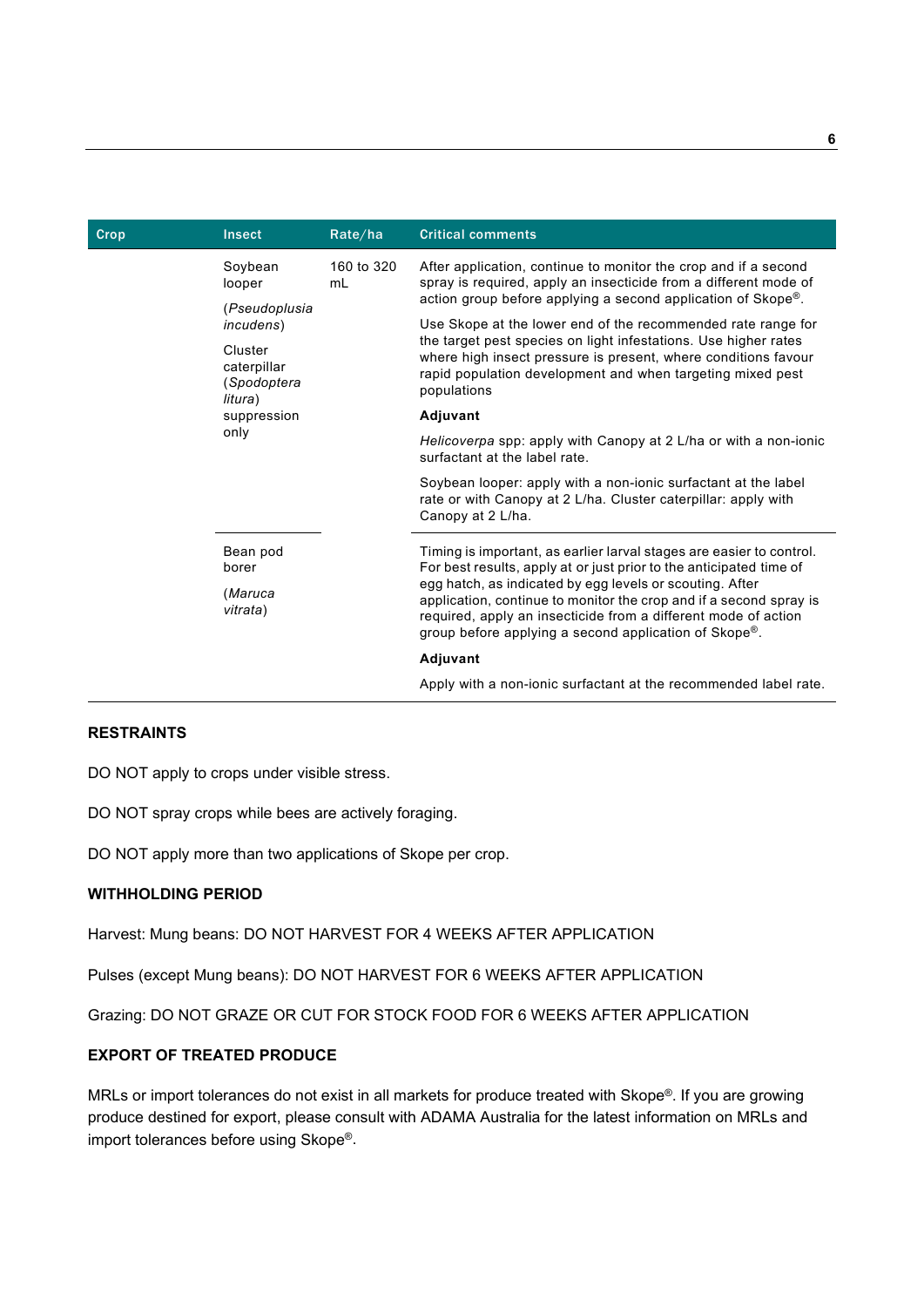# **2.4** Results from residues trials presented to the APVMA

### Acetamiprid

### *Grain*

The proposed use of acetamiprid in pulses (except field peas and lupins) involves two foliar applications at a maximum rate of 69.8 g ai/ha with four weeks harvest withholding period for mung beans and six weeks harvest withholding period for other pulses. A grazing WHP of six weeks is proposed.

In two Australian mung bean trials at the proposed GAP, residues in grains at four weeks pre-harvest interval (PHI) were 0.02 and 0.07 mg/kg. In other pulses (soybean, navy bean, faba bean and chickpeas), residues were <0.01 (n=3), 0.03 and 0.04 mg/kg at four weeks PHI. Residues of acetamiprid in Brazilian soybean trials (~1-1.6X the maximum proposed rate) were <0.01 mg/kg (n=4) at a PHI of four weeks. Based on the available data on pulses at four weeks PHI, the OECD calculator estimates an MRL of 0.1 mg/kg (STMR 0.01 mg/kg).

At a PHI of six weeks, residues of acetamiprid on pulse grains (chickpeas (two), mung bean (two) soybean, navy bean and faba bean) were <0.01 (n=4), 0.02 and 0.04 (n=2) mg/kg. Based on the available data on pulses at a six week PHI, the OECD calculator estimates an MRL of 0.09 mg/kg (STMR 0.01 mg/kg).

Based on the available information, an MRL of 0.1 mg/kg for pulses {except field pea (dry); lupin (dry)} is recommended for the proposed use in conjunction with four weeks harvest withholding period for mung beans and 6 weeks withholding period for other pulses.

### *Straw/stubble and forage*

At a PHI of six weeks, residues of acetamiprid in pulse straw/stubble on a dry weight basis were <LOQ (3), 0.03, 0.04, 0.19, 0.26 and 0.69 mg/kg. In pulse forage, residues on a dry weight basis were <LOQ (3), 0.02, 0.39, 0.41, 0.62 and 0.71 mg/kg. A Table 4 MRL of 2 mg/kg for pulse forage and fodder for acetamiprid is considered appropriate for the proposed use in conjunction with a grazing WHP of six weeks.

## Emamectin

### *Grain*

The residues of emamectin on pulses (chickpeas (two), mung bean (two) soybean, navy bean and faba bean) at four and six weeks PHI's were <LOD (0.005 mg/kg). Based on the available information, the current emamectin MRL for pulses established at \*0.01 mg/kg remains appropriate in conjunction with the harvest WHP of four weeks for mung beans and a harvest WHP of six weeks for other pulses.

### *Straw/stubble and forage*

In pulse straw/stubble from Australian trials conducted at 1X the proposed GAP, residues of emamectin on a dry weight basis were <LOD (4), <LOQ, 0.0009, 0.0015 and 0.0021 mg/kg at a six week PHI. In pulse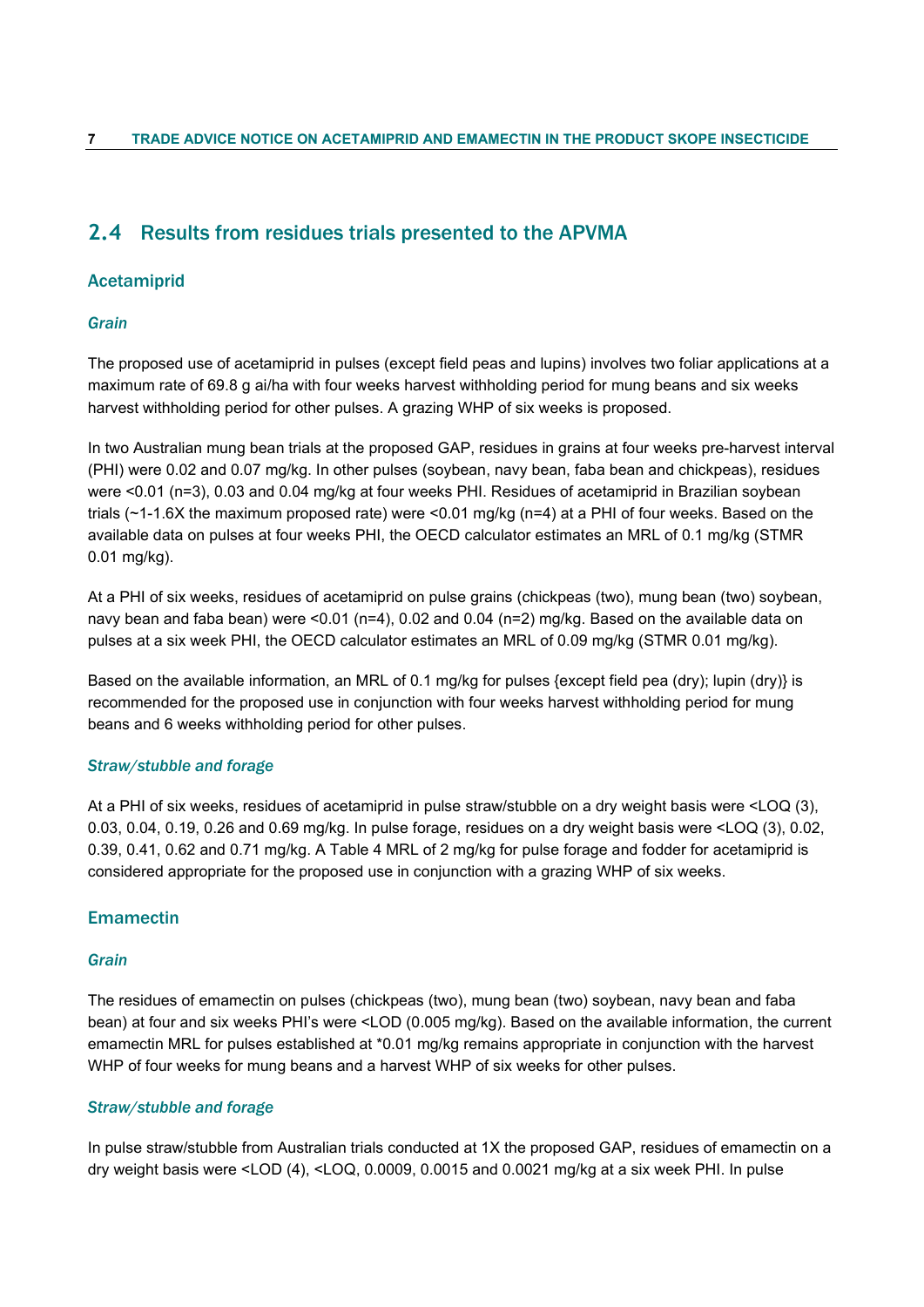forage, residues of emamectin on a dry weight basis were <LOD (6), 0.002 and 0.004 mg/kg at a six week PHI.

Based on the available information, the current emamectin MRL of \*0.01 mg/kg established for emamectin for pulse forage and fodder remains appropriate in conjunction with a grazing WHP of six weeks.

## **2.5** Codex Alimentarius Commission and overseas MRLs

The Codex Alimentarius Commission (Codex) is responsible for establishing Codex Maximum Residue Limits (CXLs) for pesticides. Codex CXLs are primarily intended to facilitate international trade, and accommodate differences in Good Agricultural Practice (GAP) employed by various countries. Some countries may accept Codex CXLs when importing foods. Acetamiprid and emamectin have considered by the Codex. The following relevant Codex CXLs and international MRLs have been established for acetamiprid and emamectin.

| <b>Countries</b>     | MRL for pulses (mg/kg) | <b>Notes</b>                                            |
|----------------------|------------------------|---------------------------------------------------------|
| Australia (proposed) | 0.1                    | Except field peas and lupin                             |
| $Codex^5$            |                        | Not established for pulses                              |
| EU <sup>6</sup>      | 0.15                   | Pulses                                                  |
| Japan <sup>7</sup>   | 2                      | Beans dried, peas, broad beans, other legume and pulses |
| Japan                | 0.3                    | Soya beans, dried                                       |
| USA <sup>8</sup>     | 0.03                   | Soya bean seed, not established on dried beans          |
| Taiwan <sup>9</sup>  |                        | Chickpea, cow pea, lentil, mung bean, pigeon pea        |
| Korea <sup>10</sup>  |                        | Soybean                                                 |
|                      | 0.3                    | Mung bean                                               |

#### Table 2: Current and proposed Australian and overseas MRLs/tolerances for acetamiprid

<span id="page-10-0"></span><sup>5</sup> fao.org/fao-who-codexalimentarius/codex-texts/dbs/pestres/pesticide-detail/en/?p\_id=246

<span id="page-10-1"></span><sup>6</sup> ec.europa.eu/food/plant/pesticides/eu-pesticides-

database/public/?event=pesticide.residue.CurrentMRL&language=EN&pestResidueId=10

<span id="page-10-2"></span><sup>7</sup> db.ffcr.or.jp/front/pesticide\_detail?id=3100

<span id="page-10-3"></span><sup>8</sup> ecfr.gov/cgi-bin/text-idx?c=ecfr&tpl=/ecfrbrowse/Title40/40cfr180\_main\_02.tpl

<span id="page-10-4"></span><sup>9</sup> consumer.fda.gov.tw//Law/Detail.aspx?nodeID=518&lang=1&lawid=127

<span id="page-10-5"></span><sup>10</sup> foodsafetykorea.go.kr/residue/prd/mrls/list.do?menuKey=1&subMenuKey=161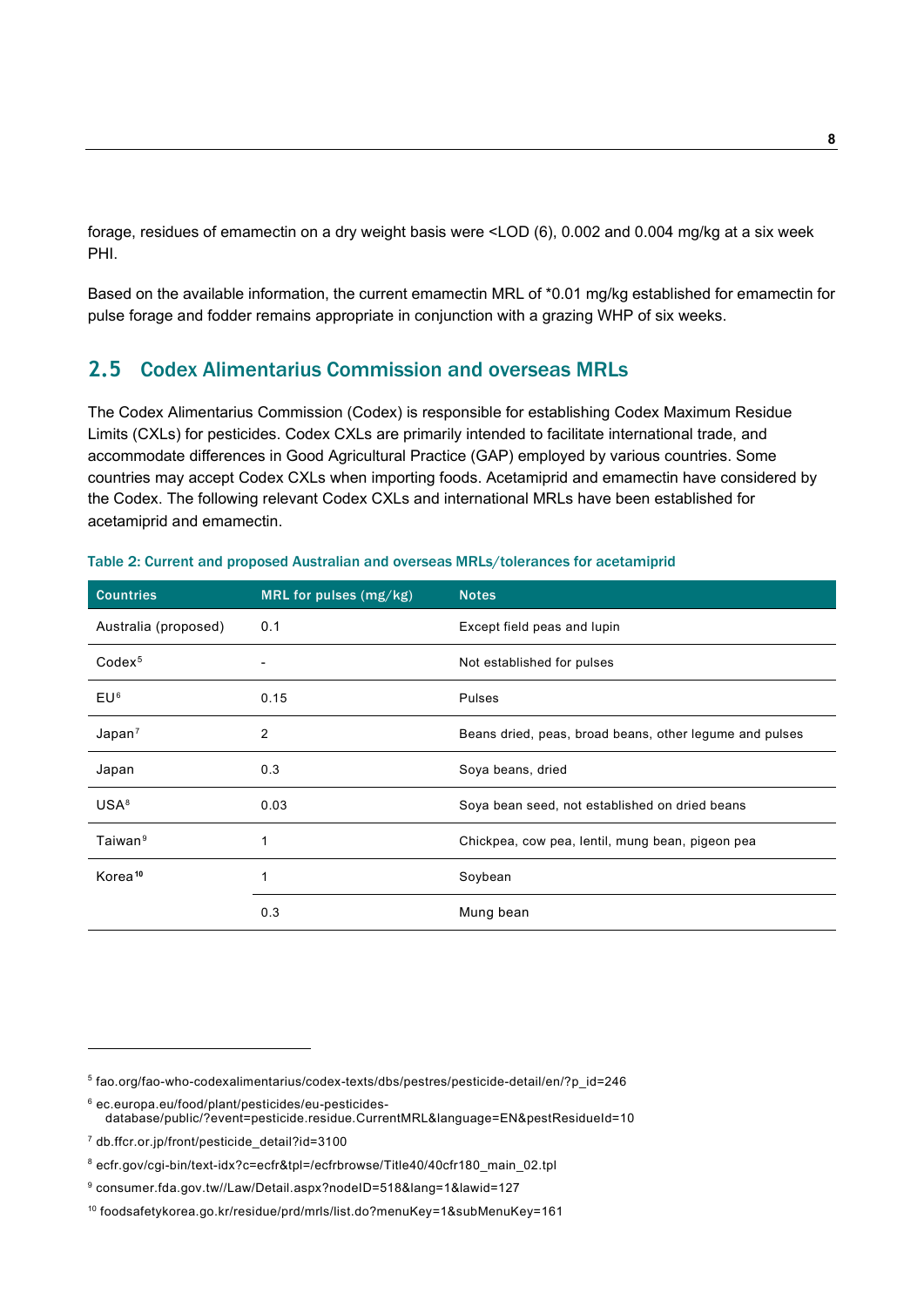| <b>Countries</b>    | MRL for pulses $(mg/kg)$ | <b>Notes</b>                 |
|---------------------|--------------------------|------------------------------|
| Australia (current) | $*0.01$                  |                              |
| Codex <sup>11</sup> | $\overline{\phantom{0}}$ | Not established for pulses   |
| EU <sup>12</sup>    | $*0.01$                  |                              |
| Taiwan              | 0.02                     | Chickpea, soybean, lima bean |

#### Table 3: Current and proposed Australian and overseas MRLs/tolerances for emamectin

# **2.6** Current and proposed Australian MRLs for acetamiprid and emamectin

| <b>COMPOUND</b>    | <b>FOOD</b>                  | MRL (mg/kg) |  |  |  |
|--------------------|------------------------------|-------------|--|--|--|
| <b>ACETAMIPRID</b> |                              |             |  |  |  |
| 0105<br><b>MO</b>  | Edible offal (mammalian)     | $*0.05$     |  |  |  |
| <b>PE</b><br>0112  | Eggs                         | $*0.01$     |  |  |  |
| МM<br>0095         | Meat [mammalian]             | $*0.01$     |  |  |  |
| 0106<br>ML         | Milks                        | $*0.01$     |  |  |  |
| 0111<br>PO         | Poultry, edible offal of     | $*0.05$     |  |  |  |
| <b>EMAMECTIN</b>   |                              |             |  |  |  |
| 0105<br><b>MO</b>  | Edible offal (mammalian)     | 0.02        |  |  |  |
| МM<br>0095         | Meat (mammalian)[in the fat] | 0.01        |  |  |  |
| FM<br>0183         | Milk fats                    | 0.01        |  |  |  |
| ML<br>0106         | Milks                        | $*0.001$    |  |  |  |
| 0070<br>VD         | <b>Pulses</b>                | $*0.01$     |  |  |  |

#### Table 4: Current MRL Standard—Table 1

#### Table 5: Current MRL Standard—Table 4

| <b>COMPOUND</b> | <b>FOOD</b> | MRL (mg/kg) |
|-----------------|-------------|-------------|
| ACETAMIPRID     |             |             |

<span id="page-11-0"></span><sup>11</sup> fao.org/fao-who-codexalimentarius/codex-texts/dbs/pestres/pesticide-detail/en/?p\_id=246

<span id="page-11-1"></span><sup>12</sup> ec.europa.eu/food/plant/pesticides/eu-pesticidesdatabase/public/?event=pesticide.residue.CurrentMRL&language=EN&pestResidueId=10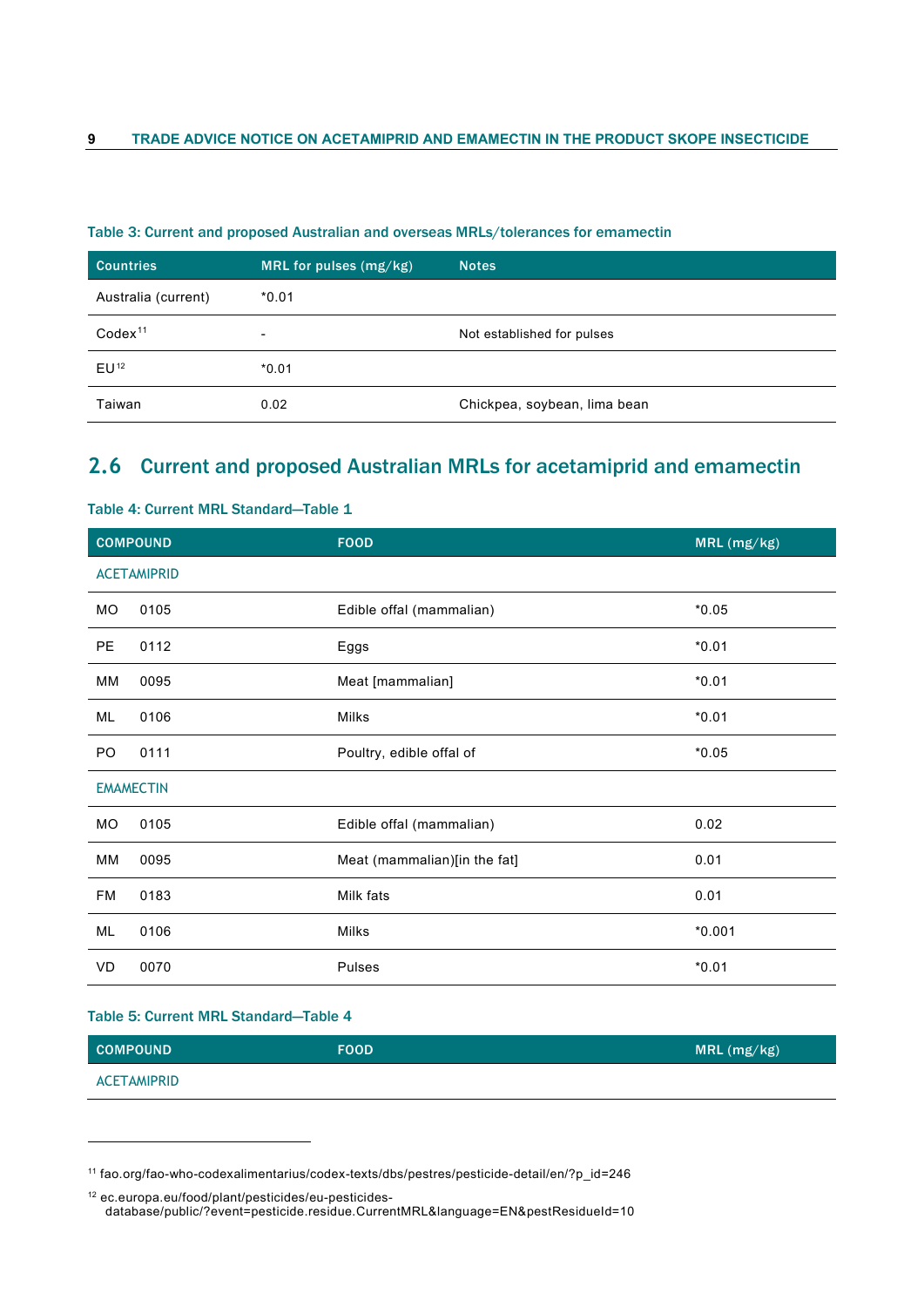| <b>COMPOUND</b> |                  | <b>FOOD</b>                            | MRL (mg/kg) |
|-----------------|------------------|----------------------------------------|-------------|
| AB              | 0226             | Apple pomace, dry                      | -1          |
| AB              | 0001             | Citrus pulp, dry                       | 5           |
| AB              | 0226             | Grape pomace, dry                      | 2           |
|                 | <b>EMAMECTIN</b> |                                        |             |
|                 |                  | Pulse forage and fodder (fresh weight) | $*0.01$     |

#### Table 6: Proposed MRL Standard—Table 1

| <b>COMPOUND</b>    | <b>FOOD</b>                                  | MRL (mg/kg) |  |  |
|--------------------|----------------------------------------------|-------------|--|--|
| <b>ACETAMIPRID</b> |                                              |             |  |  |
| ADD:               |                                              |             |  |  |
| 0070<br>VD         | Pulses {except field pea (dry); lupin (dry)} | 0.1         |  |  |
|                    |                                              |             |  |  |

#### Table 7: Proposed MRL Standard—Table 4

| <b>COMPOUND</b>    | <b>FOOD</b>             | MRL (mg/kg) |
|--------------------|-------------------------|-------------|
| <b>ACETAMIPRID</b> |                         |             |
| ADD:               |                         |             |
|                    | Pulse forage and fodder | 2           |

## **2.7** Potential risk to trade

Export of treated produce containing finite (measurable) residues of acetamiprid may pose a risk to Australian trade in situations where (i) no residue tolerance (import tolerance) is established in the importing country or (ii) where residues in Australian produce are likely to exceed a residue tolerance (import tolerance) established in the importing country.

Finite residues of acetamiprid are expected in pulse grain after the proposed use with the STMR of 0.01 and HR of 0.07 mg/kg. Acetamiprid MRLs have been established for some pulses at level higher than the proposed Australian MRL (0.1 mg/kg) in some overseas markets including Japan and Taiwan. Codex however has not established acetamiprid MRLs for pulse grains and therefore a potential risk to trade exists in regard to acetamiprid residues for countries which may accept Codex MRLs noting however that the STMR is at the LOQ of 0.01 mg/kg.

The risk to trade associated with emamectin residues is considered to be low as finite residues are not expected in pulse grain from the proposed use and the current MRL at \*0.01 mg/kg remains appropriate.